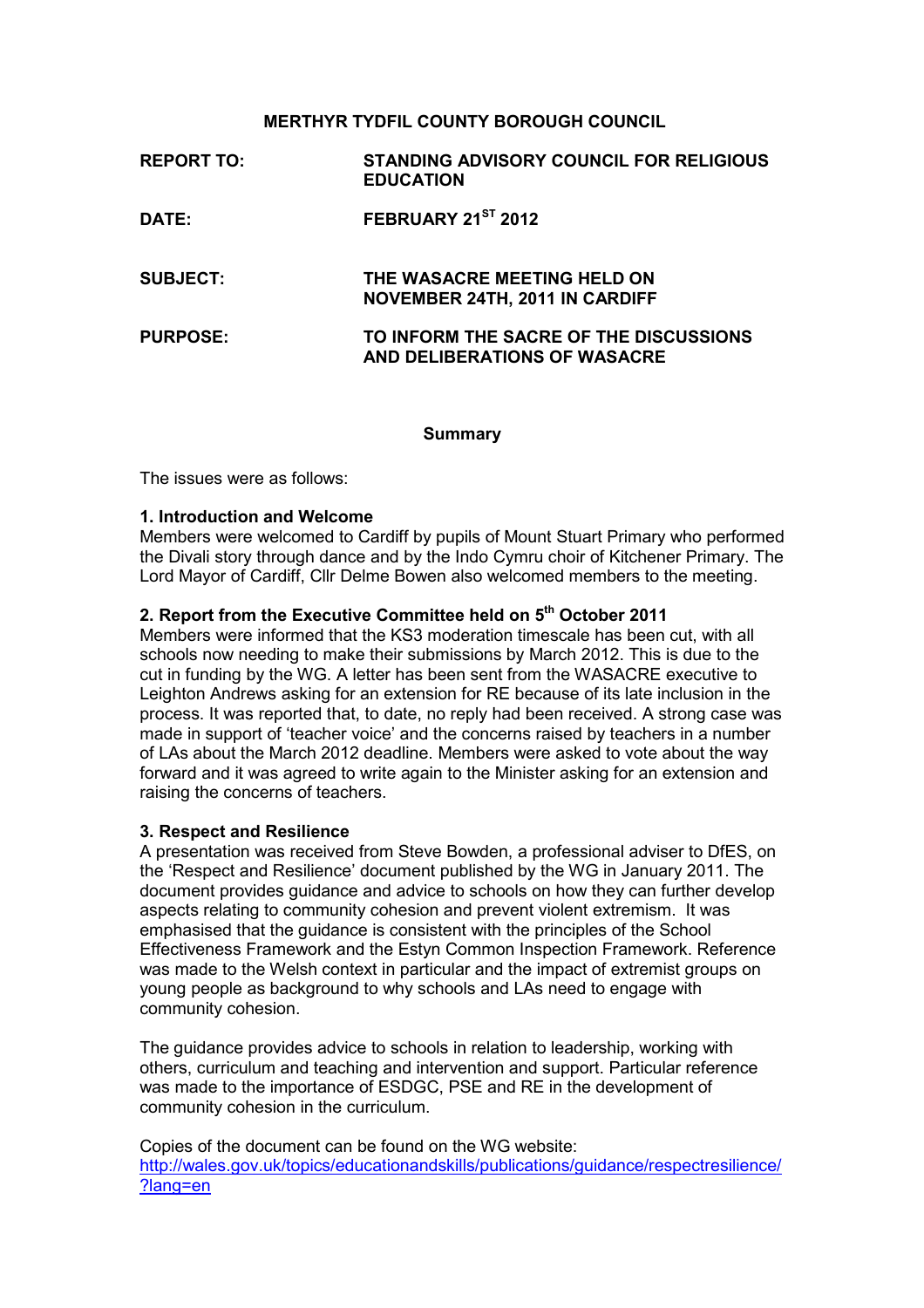http://wales.gov.uk/topics/educationandskills/publications/guidance/respectresilience/ 1&lang=cy

Similar guidance has also been produced for further education institutions in Wales.

### Creating Safe Learning Communities:

http://wales.gov.uk/topics/educationandskills/publications/guidance/safelearning/?lan g=en

http://wales.gov.uk/topics/educationandskills/publications/guidance/safelearning/?1&l ang=cy

Guidance for Universities in Wales will be available online soon.

### 4. The REsilience Project: a secondary school's perspective

A presentation was received from Donna Graves, the Head of RE at Bryntirion Comprehensive, describing her involvement in, and perspective of, the REsilience project. She outlined how the completion of the self-evaluation questionnaire, discussion with a REsilience mentor and the use of Gateway documents all supported the work of the department in addressing the priority of 'Finding strategies to address incidents of prejudice and discrimination within the school, specifically through the provision of RE.'

Donna outlined how the school developed the P4C strategy to support the priority as well as the resources from 'Show Racism the Red Card' following an Inset that she attended. Examples of resources and strategies used by the department were shared. Donna explained how worthwhile and beneficial she had found her involvement with the programme especially in developing her confidence in handling contentious issues as well as helping teachers to foster debate and dialogue effectively in the classroom.

## 5. Community Cohesion: a primary school's perspective

A presentation was received from Jared Nolan, acting head of Usk Church in Wales Primary school about a school linking network that was developed to support community cohesion and to develop links between the pupils of Maesglas Primary (Jared's former school) and Maindee Primary. This project was supported by the Gwent Ethnic Minority Support Service (GEMS) through the work of its advisory teacher Rebecca Webb and also support from Gwent police and the Schools Linking Network in England (funded by the DCSF). It was explained that the two schools, even though they were only 3-4 miles apart are very different in terms of catchment area. Maesglas Primary serves a local area where there is a high degree of social disadvantage with around 50% of pupils entitled to free school meals. Maindee Primary has around 80% of pupils who speak English as an additional language. In order to develop pupils' understanding of identity, diversity and community a number of events were arranged for year 5/6 pupils over an eight week period. It included team building games, visits to both schools, work on identity projects and a walk to the top of Twmbwrlwm. Throughout the eight weeks pupils could use a 'worry wall' and a 'big brother diary chair' to record their feelings. The 'Blob tree' was also used as a self-reflection tool.

It was explained that the two schools found it to be a worthwhile project to promote community cohesion and that similar projects have since been developed between other schools in Newport, Torfaen and Cardiff.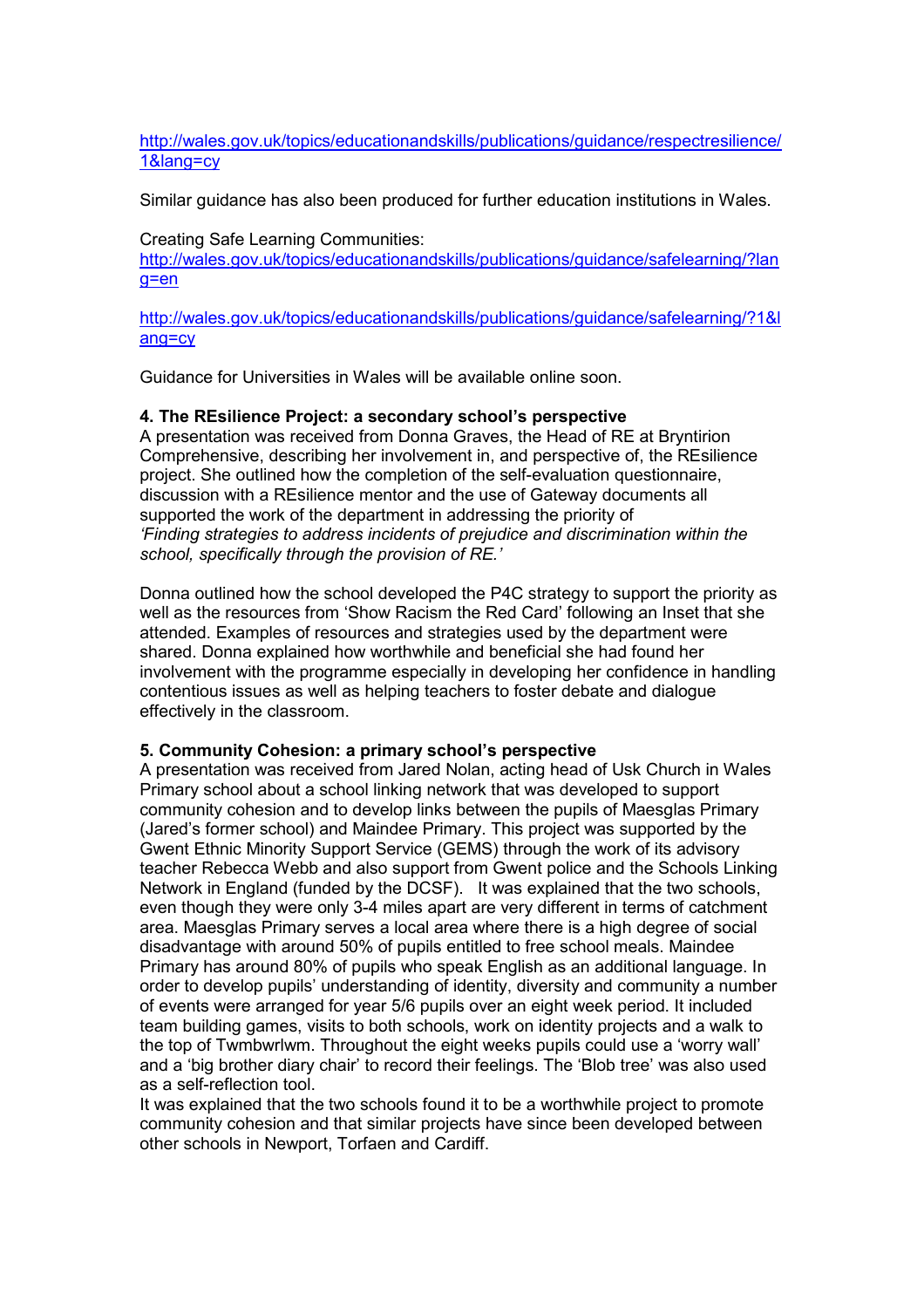## 6. Representation on SACREs

It was noted that all SACREs in Wales have received a letter from the British Humanist Association requesting full membership, or at least a co-opted status, to a Humanist representative.

Reference was made to 10/94 which states that

"The inclusion of representatives of belief systems such as humanism, which do not amount to a religion or religious denomination, would be contrary to the legal provisions referred to at paragraph 103"

It was explained that the Welsh Office Education Department Circulars were guidance only and do not have legal authority, unless there has been a court ruling on a particular aspect.

Reference was also made to the NASACRE viewpoint that encouraged SACREs in England to remain within the legal framework, which remains as before with no legal requirement for Humanists to have a place on Committee A and still only have a coopted place. Although it was noted that some SACREs in England have given Humanists a Group A place.

The WASACRE Executive has already written a letter to the Welsh Government asking for clarification on this issue regarding the place of Humanists on a SACRE. The Association is awaiting a response with regard to the legal situation.

Several points were raised by members:

- a few SACREs in Wales already have Humanist representatives as co-opted members
- SACRE could co-opt a Humanist representative if this is in accordance with their constitution
- if reference is made to Humanism in the Agreed Syllabus then Humanists should have the right to attend SACREs
- SACREs should reflect the religious make up of their local area one SACRE has requested figures relating to the number of Humanists in their LA
- There was reference made to the Office of National Statistics who does not accept Humanism as a 'religion' in terms of the census. This will have implications for them being placed in a 'faith group' committee
- Debate arose around having clarity as to what constitutes a 'faith 'group because if Humanists have a place within committee A (Christian denominations and other religions and religious denominations) then what would stop other 'world views' such as atheism.
- SACRE meeting are open meetings and anyone can attend and observe these meetings

WASACRE will make further enquiries with the legal department of the Welsh Government. The Chair of WASACRE requested that SACREs wait for further guidance in relation to this matter.

## 7. Showcase of resources:

7.1 REMW – RE Ideas are available to schools in the LA who subscribe.

## 7.2 Christian Aid

A presentation was received by Eirian Samuel, Education Co-ordinator for Christian Aid in Wales, who referred to the links between education and development. She outlined a number of Christian Aid resources: